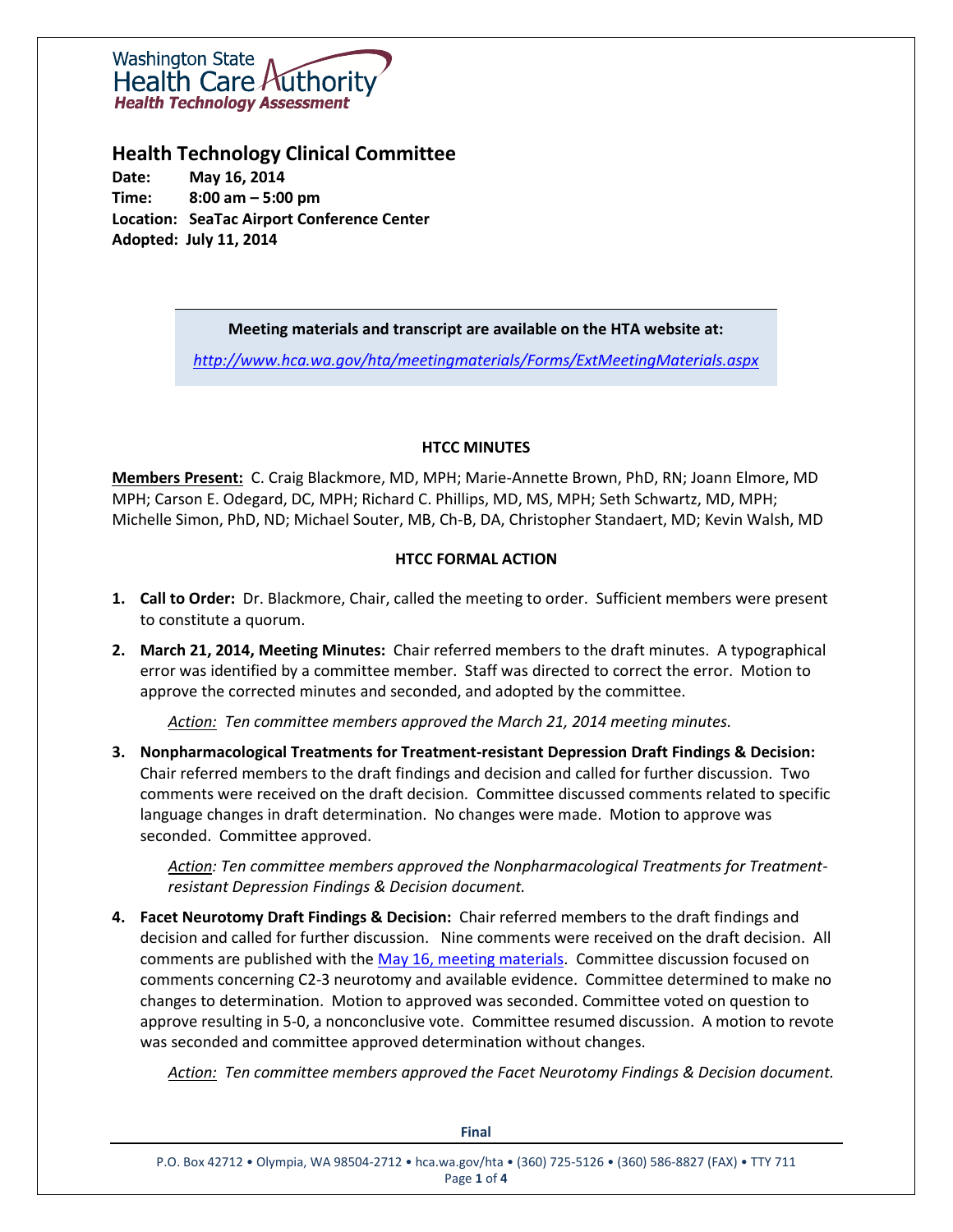WA - Health Technology Clinical Committee Meeting May 16, 2014

### **5. Proton Beam Therapy:**

**Scheduled and Open Public Comments:** The Chair called for public comments. Open public comments were presented by:

- Shannon MacDonald, MD, Assistant Professor, Harvard Medical School Department of Radiation Oncology, Massachusetts General Hospital
- Ralph Ermoian, MD, Assistant Professor, Department of Radiation Oncology, University of Washington School of Medicine
- George E. Laramore, MD, PhD, Peter Wootton Professor of Radiation Oncology, University of Washington School of Medicine \*
- Ramesh Rengan, MD, PhD, Associate Professor, Department of Radiation Oncology, University of Washington School of Medicine , Associate Member, Fred Hutchinson Cancer Research Center, Medical Director, SCCA Proton Therapy \*

\* *Presented comments on behalf of the following:*

- o Smith "Jim" Apisarnthanarax, MD, Associate Professor, Department of Radiation Oncology, University of Washington School of Medicine
- o Ed Kim, MD, Associate Professor, Department of Radiation Oncology, University of Washington School of Medicine
- o Wui-Jin Koh, MD, Professor Department of Radiation Oncology, University of Washington School of Medicine
- o Nina A. Mayr, MD, FASTRO, FAAAS, Professor & Chair, Department of Radiation Oncology, University of Washington School of Medicine
- o Shilpen Patel, MD, FACRO, Associate Professor, University of Washington School of Medicine, Medical Director of the Clinical Outcomes Assessment Program/Foundation for Health Care Quality, Chief of Thoracic Radiation Oncology/Stereotactic Body Radiation Therapy Program Lead
- o Jason K. Rockhill, MD, PhD, Associate Professor, Departments of Radiation Oncology & Neurological Surgery University of Washington School of Medicine, Co-Director, Gamma Knife Center, Co-Director, UW Medicine Clinical Neuro Oncology, Associate Residency Program Director, Department of Radiation Oncology University of Washington School of Medicine
- o George Sandison, PhD, FCCPM, FAAPM, Professor & Director of Medical Physics, Department of Radiation Oncology, Adjunct Professor Department of Radiology
- o University of Washington School of Medicine
- o Jing Zeng, MD, Assistant Professor, Department of Radiation Oncology, University of Washington School of Medicine
- Eugene B. Hug, MD, Professor of Proton-Radiotherapy University of Zurich, Medical Director, ProCure Proton Therapy Centers, Chief Medical Officer, ProCure
- Robin Baird, ProCure patient
- Norman E. Hubbard, CEO Seattle Cancer Care Alliance
- Vivek Mehta, MD, Director, Center of Advanced Targeted Radiotherapies, Swedish Cancer Institute
- Don Denton, patient, submitted a letter

Presentation materials and conflict of interest forms are available wit[h May 16, meeting materials.](http://www.hca.wa.gov/hta/meetingmaterials/Forms/ExtMeetingMaterials.aspx)

**Final**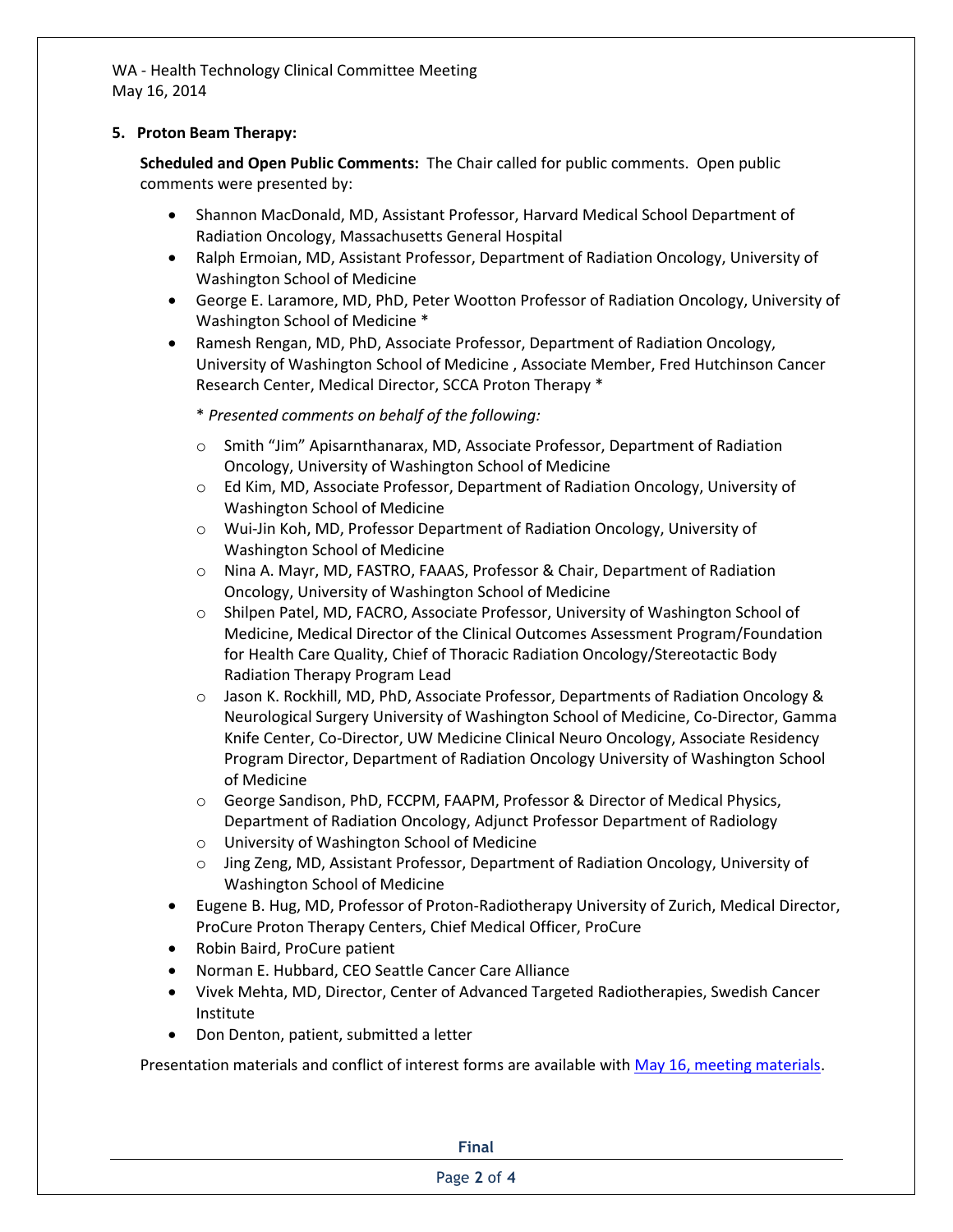WA - Health Technology Clinical Committee Meeting May 16, 2014

### **Agency Utilization and Outcomes:**

Daniel Lessler, MD, MHA, Chief Medical Officer, WA Health Care Authority presented the state agency utilization rates for Proton Beam Therapy to the committee. The full presentation is published wit[h May 16, meeting materials.](http://www.hca.wa.gov/hta/meetingmaterials/Forms/ExtMeetingMaterials.aspx)

## **Vendor Report and HTCC Q & A:**

The Chair introduced the clinical expert and explained the clinical expert's role. Lia M Halasz, MD is the Assistant Professor, Department of Radiation Oncology and Joint Assistant Professor, Department of Neurological Surgery, University of Washington School of Medicine.

Daniel A. Ollendorf, MPH, of the Institute for Clinical and Economic Research (ICER), presented the evidence review addressing Proton Beam Therapy. The full presentation is published with May 16, [meeting materials.](http://www.hca.wa.gov/hta/meetingmaterials/Forms/ExtMeetingMaterials.aspx)

### **Committee Discussion and Decision:**

The HTCC reviewed and considered the Proton Beam Therapy technology assessment report. They also heard comments from the evidence reviewer, the clinical expert, the public, and agency medical directors. The committee considered all the evidence and gave greatest weight to the evidence it determined, based on objective factors, to be the most valid and reliable. [See transcript for full committee deliberations.]

| <b>HTCC Committee Coverage Determination Vote</b> |  |                                          |                                                   |
|---------------------------------------------------|--|------------------------------------------|---------------------------------------------------|
|                                                   |  | Covered<br>Not Covered   Unconditionally | <b>Covered Under</b><br><b>Certain Conditions</b> |
| <b>Proton Beam Therapy</b>                        |  |                                          | 10                                                |

### **Discussion:**

The committee determined a vote of **coverage with conditions** for Proton Beam Therapy. The committee identified specific conditions for coverage for ocular cancer, pediatric cancers and central nervous system cancers. Additionally, they determined to cover other non-metastatic cancers at state agency discretion when a patient has had prior radiation in the expected treatment field and other forms of therapy are contraindicated. The committee determined all other conditions to be not covered for treatment with Proton Beam Therapy.

### **Draft Limitations of Coverage:**

Proton Beam Therapy is a **covered benefit with conditions** for:

- Ocular tumors
- Pediatric cancers (e.g., medulloblastoma, retinoblastoma, Ewing's sarcoma)
- Central nervous system tumors (e.g., brain, spinal and paraspinal tumors)
- Other non-metastatic cancers with the following conditions:

#### **Final**

#### Page **3** of **4**